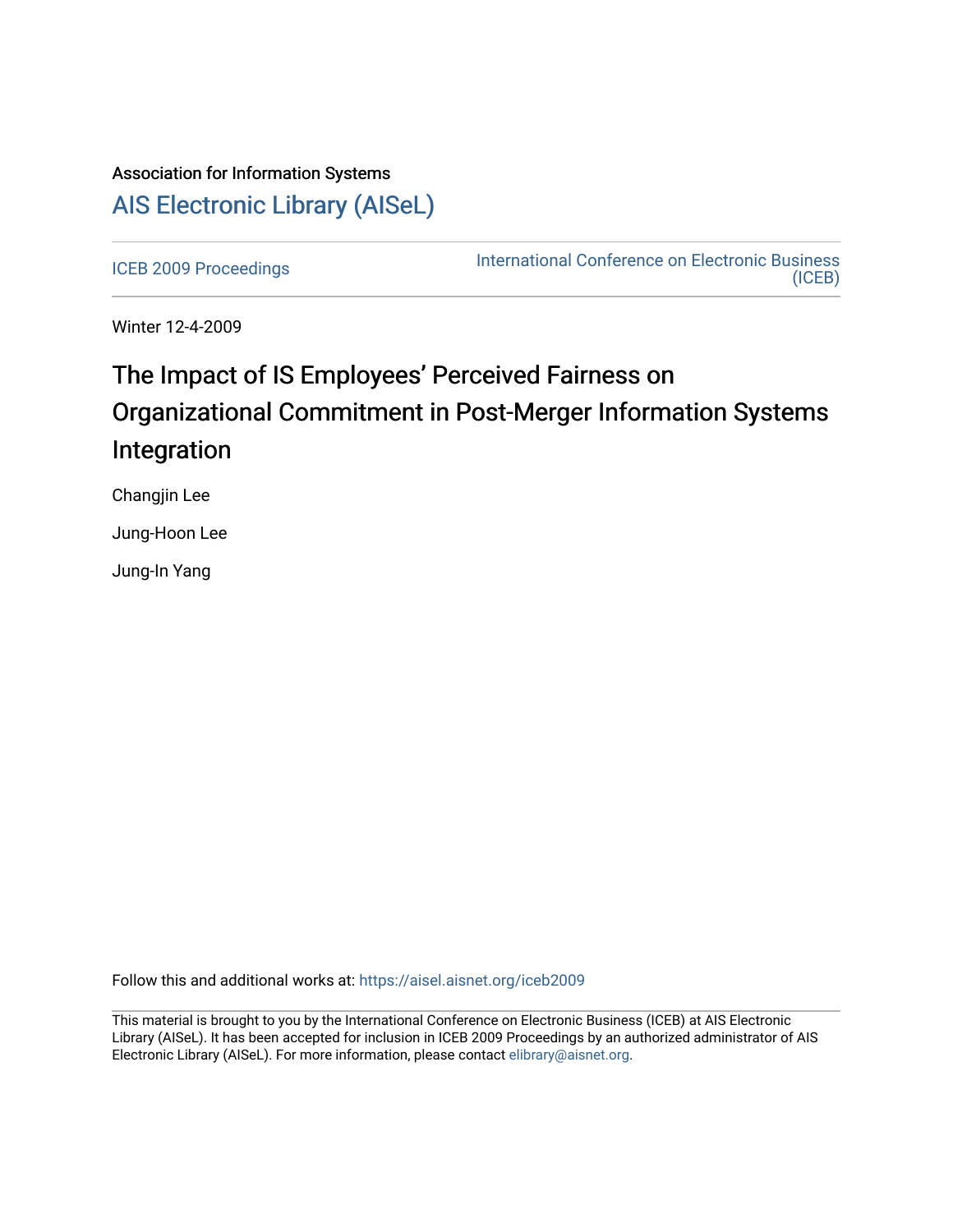# **THE IMPACT OF IS EMPLOYEES' PERCEVIED FAIRNESS ON ORGANIZATIONAL COMMITMENT IN POST-MERGER INFORMATION SYSTEMS INTEGRATION**

Changjin Lee<sup>1</sup>, Jung-Hoon Lee<sup>2</sup>, Jung-In Yang<sup>3</sup> Graduate School of Information, Yonsei University, Seoul, South Korea <sup>1</sup>cjlee@yonsei.ac.kr; <sup>2</sup>jhoonlee@yonsei.ac.kr; <sup>3</sup>inna07@yonsei.ac.kr

# **Abstract**

Despite the proliferation of mergers and acquisitions (M&As) for last few decades, lots of M&As have failed to fulfil planned objectives and to create synergy. Many researchers pointed out the failure of post-merger information systems (IS) integration as one of critical causes for M&A failure. This study, based on organizational justice theory (OJT), proposes a research model to identify the impact of IS employees' perceived fairness on their organizational commitment during post-merger integration stage. In addition, the relationship between those variables and organizational trust and job insecurity is also examined. We expect the results of this study can contribute to provide some guidelines for the firms that is now integrating IS systems after M&A or considering M&A in the future.

**Keywords:** Merger and Acquisition (M&A), Post-Merger Integration, Information Systems Integration, Organizational Justice Theory, Organizational Commitment, Trust, Job Insecurity

# **Introduction**

For the decades after the 1980's M&A wave, many companies have utilized M&As as an effective means to strengthen their competitiveness in rapidly changing market conditions. Although the global financial crisis triggered by the US subprime mortgage defaults has shrunk the M&A markets throughout the world, the volume of worldwide M&As still recorded about US\$2.9 trillion in 2008 [1].

Despite growing demand for M&As among companies, recent studies on the M&As failed to prove that M&As have a significant impact on overall corporate value-creation [2]. It is found that more than two thirds of M&As fail to create any synergistic benefits such as anticipated cost savings, revenue growth, and shareholders' value maximization [3].

Therefore, many researchers have focused on identifying causes of success and failure of M&A. Among them, majority of studies pointed out that success of M&A is determined at the post-merger integration stage [3] [4] [5] [6] [7] [8]. In particular,

successful integration of information systems determines success of M&A as information system has an utmost importance in the large-scale business [9] [10] [11] [12] [13]. Still, the number of prior research on post-merger IS integration were absolutely insufficient [10] [12] [13] [14] and studies from human resources management (HRM) perspectives cannot even be found almost at all [15].

Most of prior studies on M&As put their emphasis on strategic or financial aspects, but research with focus on successful information systems integration and human side of M&As to identify how M&A affects employees psychology and behaviors, recently began to draw attention amid growing failure of M&As [15].

This paper, based on comprehensive review of previous research in many disciplines such as management, psychology, and information systems, proposes a research model to identify the impact of IS employees' perceived fairness of treatment on their organizational commitment during post-merger integration. For this, we adopted organizational justice theory as a theoretical framework. In particular, we divide those factors into sub-domains and also try to identify the relationship between those sub-domains. In addition, the relationship between those variables and organizational trust and job insecurity is also examined.

We expect the results of this paper can contribute to provide a theoretical framework for systematic research on post-merger IS integration and also give some implications about human resource management for the firms that is now integrating IS systems after M&A or considering M&A in the future.

# **Theoretical Framework: Organizational Justice Theory**

Organizational justice theory originated from Equity Theory of Adams [16] [17] is a result of efforts to explain the impact of justice on organizational function [18] [19] [20]. The term, organizational justice was coined to describe role of justice at workplace, with emphasis on decision as to how fairly an employee should be treated and how much this decision affects the employee's attitudes and behaviors [21].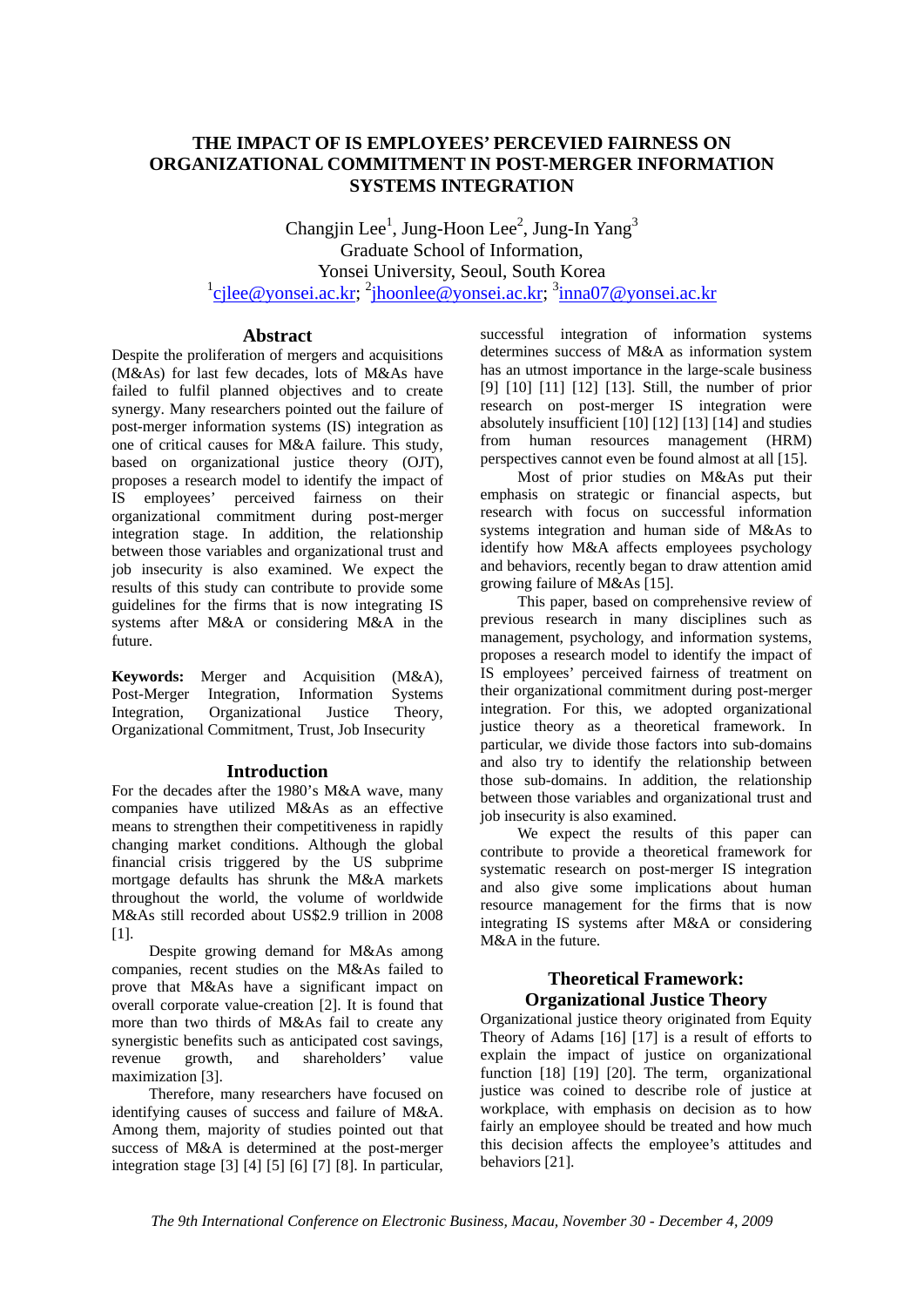As the theory derived from of perceived fairness of outcome distribution in the early 1960s, or Adams's Equity Theory [16] [17] which stressed distributive fairness, failed to explain or predict people's reaction to unfairness recognized in distributive justice models and outcome distribution was not necessarily important as much as the processes assigned is to them [22], significance of procedural justice with its focus on procedures of outcome distribution began to draw attention [23] [24] [25]. The organizational justice theory received consistent support from many researchers as it introduced procedural justice and emphasized distributive justice and procedural justice [26].

However, the organizational justice model with two traditional factors of distributive justice and procedural justice created discrepancy among researchers over introduction of interactional justice, which focuses on interpersonal treatment that occurs in execution of each procedure. The interactional justice introduced by Bies and Moag [27] puts emphasis on how fairly decision-makers respect and treat their subordinates, while communicating with them. In response, some researchers [21] [28] argued that the procedural justice should be put over the interactional justice, and others considered the interactional justice as new form of justice [25] [26] [29] [30] [31].

In this study, the organizational justice theory was adopted as a theoretical framework to discuss this study, as the theory suggested an important theoretical insight into impact of major decisions made in post-merger integration on attitude and behavior of employees [3] [15].

#### **Research Model and Hypothesis**

Post-merger integration requires not only strategic, cultural and organizational fitness between pre-merger companies, but also integration of information systems, such as defining requirements of new information system infrastructures, and integration of per-merger information systems and technologies, is considered the biggest challenge [14]. However, organizational integration can't be effectuated without successful integration of information systems [32].

This study focuses on IS employees who participated or are participating in port-merger IS integration, in contrast to other studies which focus on the integration of IS infrastructures. Based on organizational justice theory, this study examines the impact of IS employees' perceived fairness on organizational commitment with its emphasis on organizational justice issues that occur in the process of post-merger IS integration. For this, our research model is depicted in <Figure 1>.



Figure 1. Research Model

The research model shown in  $\leq$  Figure 1> considers each construct as a second-order factor, which consists of some sub-factors. In other words, organizational justice includes distributive justice, procedural justice, and interactional justice, while job insecurity covers perceived threat of valued job characteristics and perceived threat of job loss felt by IS employees. Organizational trust is classified again into trust in organization and trust in supervisor, while organizational commitment is put into affective commitment, continuance commitment, and normative commitment.

M&As bring with concerns over justice in distribution, procedure, and interaction in the post-merger integration, so does in the post-merger IS integration.

First, post-merger IS integration project can cause distributive injustice in the process-handling. The integration requires long-time efforts and it itself is a large-scale project with high risks embedded. Employees participating in the integration even have to devote their much time and effort for success of the project. In this process, they expect their efforts made would be justified and compensated with a reasonable reward in return. Less compensation distribution than expected chips away at their commitment to organization.

Second, post-merger IS integration includes major decision-making processes, in which a variety of problems for procedural justice can arise. In the process of putting pre-merger IS all together, discrepancies in degrees to compatibility, standardization, complexity, and maturity of the ISs, hardware distribution, data sharing, project management capacity, and capabilities of the IS departments [11] [12] can cause divergence in the decision-making. When such decision-making process isn't transparent, and favors towards one particular organization, excluding opinions of IS employees from other organization, they might felt left out, which in turn could cause organizational conflicts.

Third, companies usually set up a special task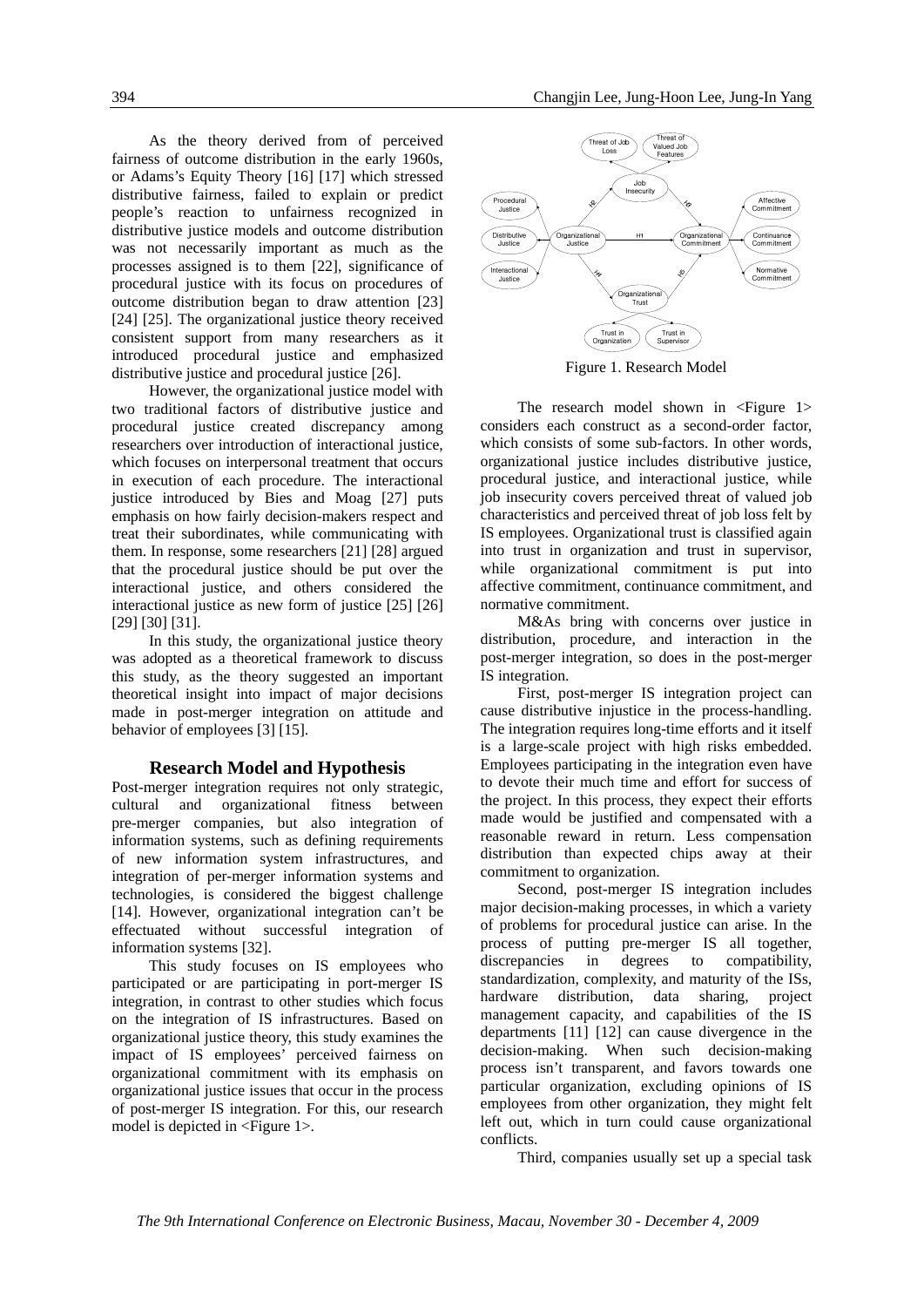force team to perform their post-merger IS integration project. In this process, most of IS employees have to work along with supervisors from other pre-merger companies. They tend to be sensitive to a variety of unfairness or disadvantages which might occur during communication and suffer from much stress, particularly when those from other companies become head of the department or team.

As shown in the prior studies, IS employees also tend to be actively immersed in their new organization, when they are guaranteed with organizational justice. Based on these findings, following hypothesis can be drawn in terms of organizational justice (distributive justice, procedural justice and interactional justice) and organizational commitment.

## *Hypothesis 1: Organizational justice will have a positive impact on organization commitment.*

Job insecurity has become one of common features in most of domestic and foreign companies [33] [34] [35]. Therefore, people are under much anxiety and stress negatively affecting their attitude and behavior towards M&A activities and post-merger integration [36]. Many studies focused on what impact perceived fairness has on reaction of those who survived lay-off as researchers recognized that their perceived fairness is one of key determinants of their behavior [37].

Brockner [37] proved, in his studies on the relationship between job insecurity arising from lay-off and work effort, that procedural fairness has an inverse relation to their worries about lay-off.

Just like unfairness affects their job insecurity (perceived threat of job loss and valued job features) in post-merger integration [37] [38] [39] [40] [41] [42], unfairness affects IS employees' perceived job insecurity also in post-merger IS integration. This leads to the following hypothesis.

# *Hypothesis 2: Organizational justice will have a negative impact on job insecurity.*

M&As are usually accompanied by corporate restructuring, including lay-offs and re-disposition. The previous studies showed that job insecurity impairs organizational commitment. Ashford et al. [38] proved that job insecurity that came from downsizing, restructuring and merger, lowers job satisfaction and trust, triggers intention to quit, and furthermore undermines organizational commitment as well. Davy et al., [43] also came with the same findings. Similarly, [34] and Ito and Brotheridge [35] identified that job insecurity and job loss strain weaken affective commitment.

Although some employees at IS department inevitably face lay-offs right after M&A, many are

still kept in to take on their IS integration. After the IS integration is completed and new IS is stabilized, however, some of them are still put under the strain of job insecurity. Examples used in the previous studies assumed that job insecurity that occurs both during and after IS integration, undermines an overall organizational commitment, including participation in the process. Therefore, following hypothesis can be drawn.

# *Hypothesis 3: Job insecurity will have a negative impact on organizational commitment.*

Amid organizational change such as M&As, down-sizing, and restructuring for the causes of increased efficiency, productivity, and survival and growth, many studies recognized importance of organizational trust and began to have great interest in it [44].

During M&As, organizational trust can be divided into trust in organization and trust in supervisor. Luhmann [45] found that attitude to trust can change according to structural relationship. He argued that degrees of trust towards supervisor and the entire organization are not necessarily the same [46].

Post-merger IS integration project is a daunting challenge that takes several months, in some cases, even years. As such, the project requires voluntary and active participation by IS employees, which is not possible without trust in organization. During IS integration, people at IS department tend to have less trust in organization when they are not guarantee with justice in decision-making process and compensation distribution. If so, their attitude and behavior in organization are also undermined [47]. Moreover, trust among colleagues and towards supervisors determines success or failure of the project as the IS integration takes long time [46] [47]. Therefore, perceived fairness of treatment affects trust in supervisor as it does to trust in organization during post-merger IS integration. Therefore, following hypothesis can be drawn.

# *Hypothesis 4: Organizational justice will have a positive impact on organizational trust.*

Organizational trust including trust in organization and supervisor affects employees' attitude, behavior, and accomplishment [48]. The prior studies showed that organizational justice plays an important role in shaping trust towards organization and supervisor, and the trust formed that way has a positive impact on organizational commitment, job satisfaction, organizational citizenship behavior [44] [46] [48] [49] [50] [51].

Amid organizational change and downturn, well-established trust keeps employees'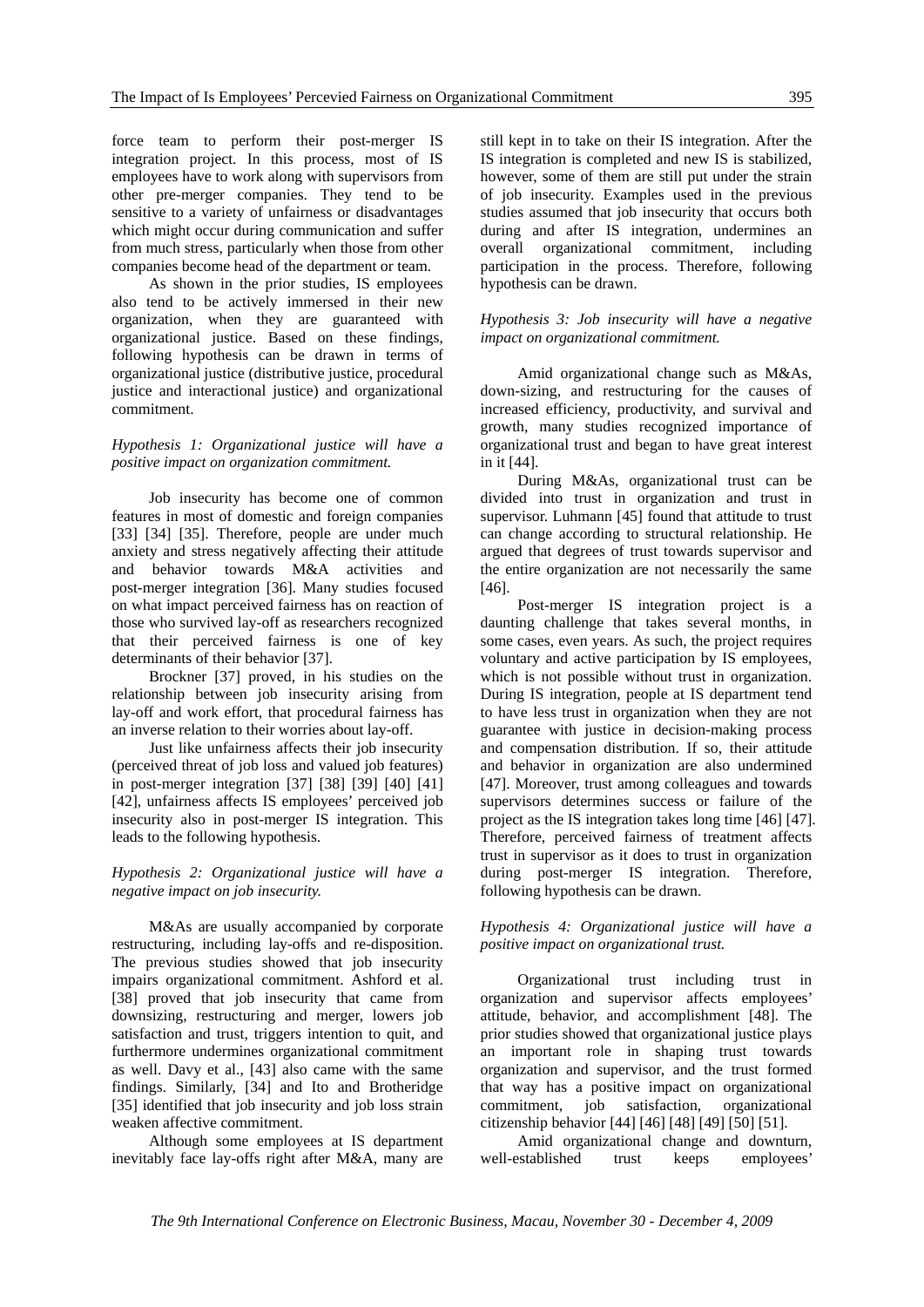organizational commitment firmly. Liou [52] found that trust in organization and supervisor affects organizational commitment [51]. Similarly, employees at IS department tend to have more organizational commitment when they have stronger trust in organization and supervisor during post-merger IS integration, leading to their higher participation in the project and in turn, higher possibility of success. Therefore, following hypothesis can be drawn.

*Hypothesis 5: Organizational trust will have a positive impact on organizational commitment*.

# **Research Methods**

### **Sample Data**

The study used survey method to identify relation of variables suggested in the research model and prove research hypotheses. Data analyzed came from IS departments in securities-related organizations and securities companies doing business in Korea which experienced M&As recently. And survey was conducted on the employees at IS department who participated in their post-merger IS integration.

A total of 280 copies of questionnaires were distributed through door-to-door or face-to face visit, and e-mail. 130 of them were returned in, showing 46% of respond rate. Out of the 130 responses, 12 responses with incomplete data were eliminated from further analysis. As a result, 118 responses from 5 organizations in Korean securities industry were used in the data analysis.

#### **Operationalization of Research Variables**

Measurement items in the questionnaire are developed by adapting measures that have been validated by other researchers or by converting the definitions of constructs into a questionnaire format. The research variables used in this study include reflective second-order factors, which are composed of several first-order factors. Sources of measurement items are summarized in <Table 1>.

| <b>Second-Order</b><br>Factor | <b>First-Order Factor</b>         | <b>Source</b><br>of Items |  |  |
|-------------------------------|-----------------------------------|---------------------------|--|--|
| Organizational                | Procedural Justice (PJ)           |                           |  |  |
| Justice                       | Distributive Justice (DJ)         | $[26]$                    |  |  |
| (OJ)                          | Interactional Justice (IJ)        |                           |  |  |
| Job Insecurity                | Threat of Job Loss (JS)           | [53]                      |  |  |
| (JI)                          | Threat of Job Features (JC)       | [54]                      |  |  |
| Organizational                | Trust in Organization (TO)        |                           |  |  |
| Trust (OT)                    | Trust in Supervisor (TS)          | [55]                      |  |  |
| Organizational                | Affective Commitment (AC)         | [56]                      |  |  |
| Commitment<br>(OC)            | Continuance<br>Commitment<br>(CC) | $[57]$<br>[58]            |  |  |

|  |  | Table 1. Source of Measurement Items |  |
|--|--|--------------------------------------|--|
|--|--|--------------------------------------|--|

Normative Commitment (NC)

# **Results**

Partial Least Square (PLS) Graph Version 3.0 [59], a structural equation modeling (SEM) tool that utilizes a component-based approach to estimation, was used to prove validity of measurement items and test research model in this study. While covariance-based SEM tool such as LISREL, EQS, and AMOS uses maximum likelihood function for parameter estimation, PLS utilizes least square estimation, providing flexibility in expressing formative and reflective latent constructs, and relatively less restriction in measurement scales, sample size, and distributional assumptions [60] [61] [62]. As variables in the proposed model are composed of second-order factors, two-phase approach methodology was used for analysis.

First, psychometric properties of each measurement item were estimated through confirmatory factor analysis. Second, structural relationship among second-order factors was analyzed based on latent variable (LV) values of first-order factors, which were provided by PLS Graph 3.0 [63] [64].

# **Measurement Model**

PLS was used to test psychometric properties of each measurement item that includes internal consistency reliability (also known as composite reliability), convergent validity, and discriminant validity.

First, <Table 2> shows composite reliability (CR) value, average value extracted (AVE), and correlation of first-order factors. As shown in <Table 2>, composite reliability value of first-order factor is 0.913 to 0.973, exceeding 0.7 of a recommended value for a reliable construct [54]. For the average variance extracted by a measure, a score of 0.5 indicates acceptability. <Table 2> shows a) AVE of our measures is 0.606 to 0.878, exceeding acceptability value, b) the square root of the AVE for each construct is greater than the correlation between that construct and other constructs (without exception). In addition, Appendix A shows the weights and loadings of the measures in our research model and Appendix B exhibits the results of confirmatory factor analysis.

Table 2. Analysis Results of First-Order Factors

|  | CR AVE DJ                        | P.I | $\mathbf{I}$                                    | JS | JC | <b>TO</b>                                            | <b>TS</b> | AC | cc | NC |
|--|----------------------------------|-----|-------------------------------------------------|----|----|------------------------------------------------------|-----------|----|----|----|
|  | DJ 0.973 0.878 0.937             |     |                                                 |    |    |                                                      |           |    |    |    |
|  | PJ 0.971 0.825 0.764 0.908       |     |                                                 |    |    |                                                      |           |    |    |    |
|  | IJ 0.960 0.798 0.655 0.756 0.893 |     |                                                 |    |    |                                                      |           |    |    |    |
|  |                                  |     | JS 0.948 0.859 0.035 0.117 0.061 0.927          |    |    |                                                      |           |    |    |    |
|  |                                  |     | JC 0.948 0.859 -0.642 -0.607 -0.626 0.015 0.927 |    |    |                                                      |           |    |    |    |
|  |                                  |     |                                                 |    |    | TO 0.918 0.617 0.478 0.533 0.633 -0.198 -0.612 0.785 |           |    |    |    |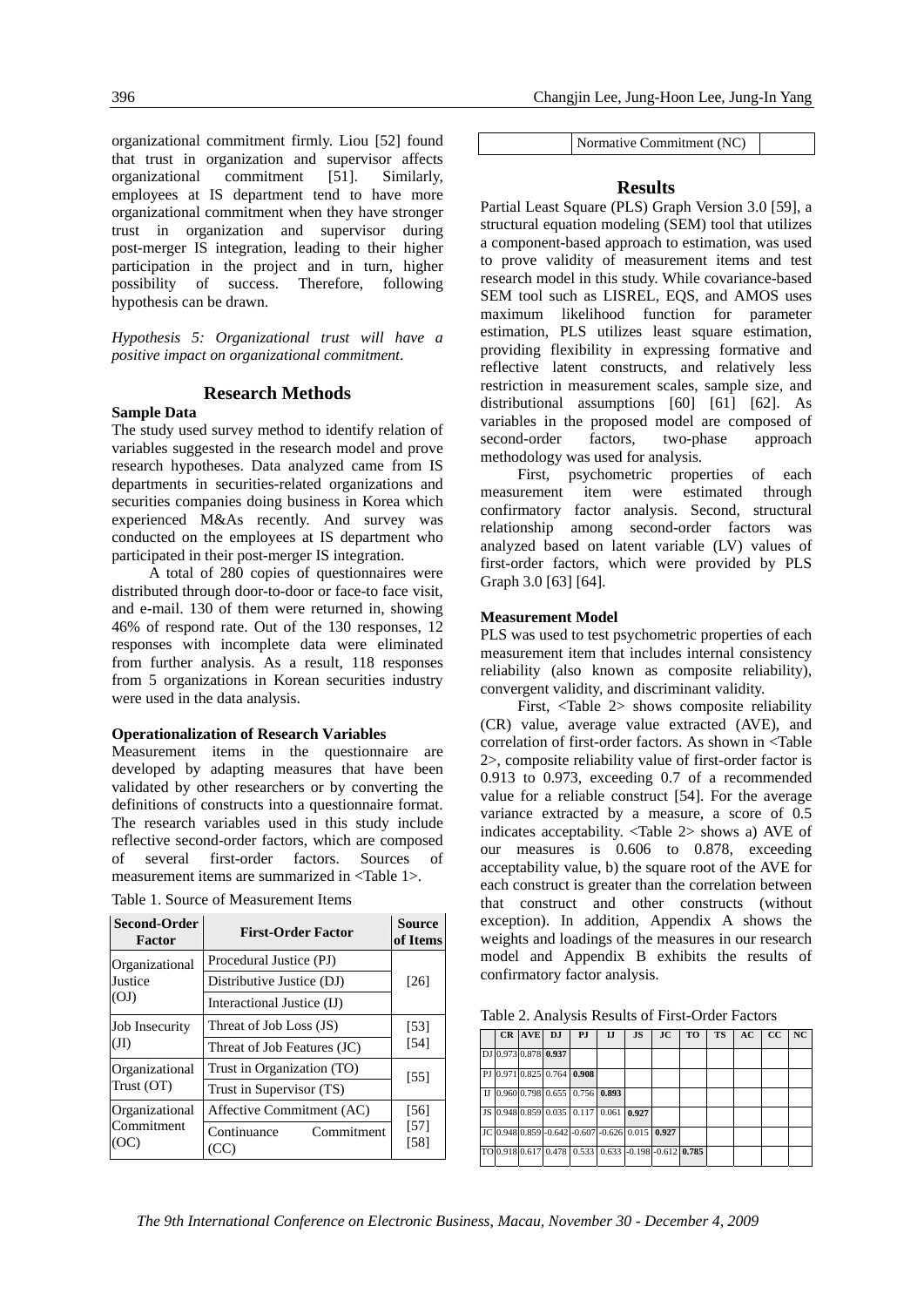|  |  | TS 0.915 0.606 0.432 0.531 0.644 -0.027 -0.519 0.707 0.778                   |  |  |  |  |
|--|--|------------------------------------------------------------------------------|--|--|--|--|
|  |  | AC 0.965 0.845 0.701 0.731 0.725 0.033 -0.593 0.611 0.593 0.919              |  |  |  |  |
|  |  | CC 0.937 0.747 -0.013 -0.054 -0.123 0.397 0.042 -0.177 -0.279 -0.112 0.864   |  |  |  |  |
|  |  | NC 0.913 0.678 0.337 0.265 0.379 0.023 -0.257 0.367 0.441 0.486 -0.295 0.823 |  |  |  |  |

As shown in Appendix A and B, loadings of all items is high for intended construct  $(> 0.707)$ , and each t-value is significant at significance level of 1%, proving that convergent validity and discriminant validity of measurement items were verified.

We compared internal consistency, convergent validity and discriminant validity of second-order factors as it did for analysis for first-order factor. Latent variable (LV) values were used to identify reliability and validity of each second-order factor as PLS does not support direct analysis for the second-order factor model.

Table 3. Analysis Results of Second-Order Factors

|                | <b>CR</b>         | <b>AVE</b>    | <b>OJ</b> | J <sub>I</sub> | <b>OT</b> | OC    |
|----------------|-------------------|---------------|-----------|----------------|-----------|-------|
| O <sub>J</sub> | $0.930 \pm 0.817$ |               | 0.904     |                |           |       |
| JI             | 0.518             | 0.499         | $-0.695$  | 0.706          |           |       |
| $\overline{O}$ | 0.921             | 0.854         | 0.654     | $-0.605$       | 0.924     |       |
| OC             | 0.740             | $0.518$ 0.718 |           | $-0.525$       | 0.669     | 0.720 |

As shown in <Table 3>, composite reliability to show internal consistency reached over 0.7 of acceptability value. AVEs of measurement items all exceeded acceptability value of 0.5. The square root of the AVE for each construct was higher than correlation between each construct. However two constructs, 'Threat of Job Loss' and 'Continuance Commitment' were dropped because of low level of factor loading value. As a result, these constructs are excluded from further analysis of structural model.

#### **Structural Model**

Path coefficient was investigated to prove validity of structural model and hypotheses as reliability and validity of measurement model was verified. Analysis results are as follows in <Figure 2> and <Table 4>.



Figure 2. Results of PLS Analysis

As shown in <Figure 2>, organizational justice has a positive impact on organizational commitment  $(\beta = .553, p < 0.001)$ , confirming Hypothesis 1. As for correlation between organizational justice and job insecurity, organizational justice was proved to affect iob insecurity ( $\beta$  = -.691, p < 0.001), supporting Hypothesis 2. But, Hypothesis 3 was not supported as job insecurity does not significantly affect organizational commitment. The model explained substantial variance in both organizational commitment  $(R2 = .58)$  and job insecurity  $(R2)$  $= .48$ ).

In Hypothesis 4, organizational justice was verified to have an impact on organizational trust (β  $= .653$ ,  $p < 0.001$ ), supporting Hypothesis 4, and the Hypothesis 5 was also supported ( $\beta$  = .319, p < 0.001) and the model explained substantial variance in organizational trust  $(R2 = .42)$ .

Table 4. Results of Hypothesis Testing

| N <sub>0</sub> | <b>Hypothesis</b>                       | <b>Results</b> |
|----------------|-----------------------------------------|----------------|
| H1             | Organizational Justice                  | Supporte       |
|                | $\rightarrow$ Organizational Commitment |                |
| H <sub>2</sub> | Organizational Justice                  | Supporte       |
|                | $\rightarrow$ Job Insecurity            |                |
|                | Job Insecurity                          | <b>Not</b>     |
| H <sub>3</sub> | $\rightarrow$ Organizational Commitment | Supporte       |
|                |                                         |                |
| H4             | Organizational Justice                  | Supporte       |
|                | $\rightarrow$ Organizational Trust      |                |
| H <sub>5</sub> | <b>Organizational Trust</b>             | Supporte       |
|                | $\rightarrow$ Organizational Commitment |                |

#### **Discussion**

The objective of this study is to analyze the impact of IS employees' perceived fairness of treatment during post-merger IS integration stage on organizational commitment, job insecurity, and trust. The analysis results show that all hypotheses excluding Hypothesis 3 were supported.

As argued in organizational justice theory, we could identify that organizational justice plays an important role in shaping IS employees' attitude and behavior when they are involved in large-scale and significant projects, such as post-merger IS integration amid organizational changes including M&As.

First, IS employees' perceived threat of job security can be lower when they feel that their organization and supervisor treat them fairly during the post-merger IS integration. That is, they tend to be certain that they would not be laid-off or put at disadvantage of role assignment, promotion, and career path after IS integration, and have less worry and anxiety when they feel they are treated fairly.

Second, organizational justice has a positive impact on organizational commitment. As shown in prior studies in other fields such as organizational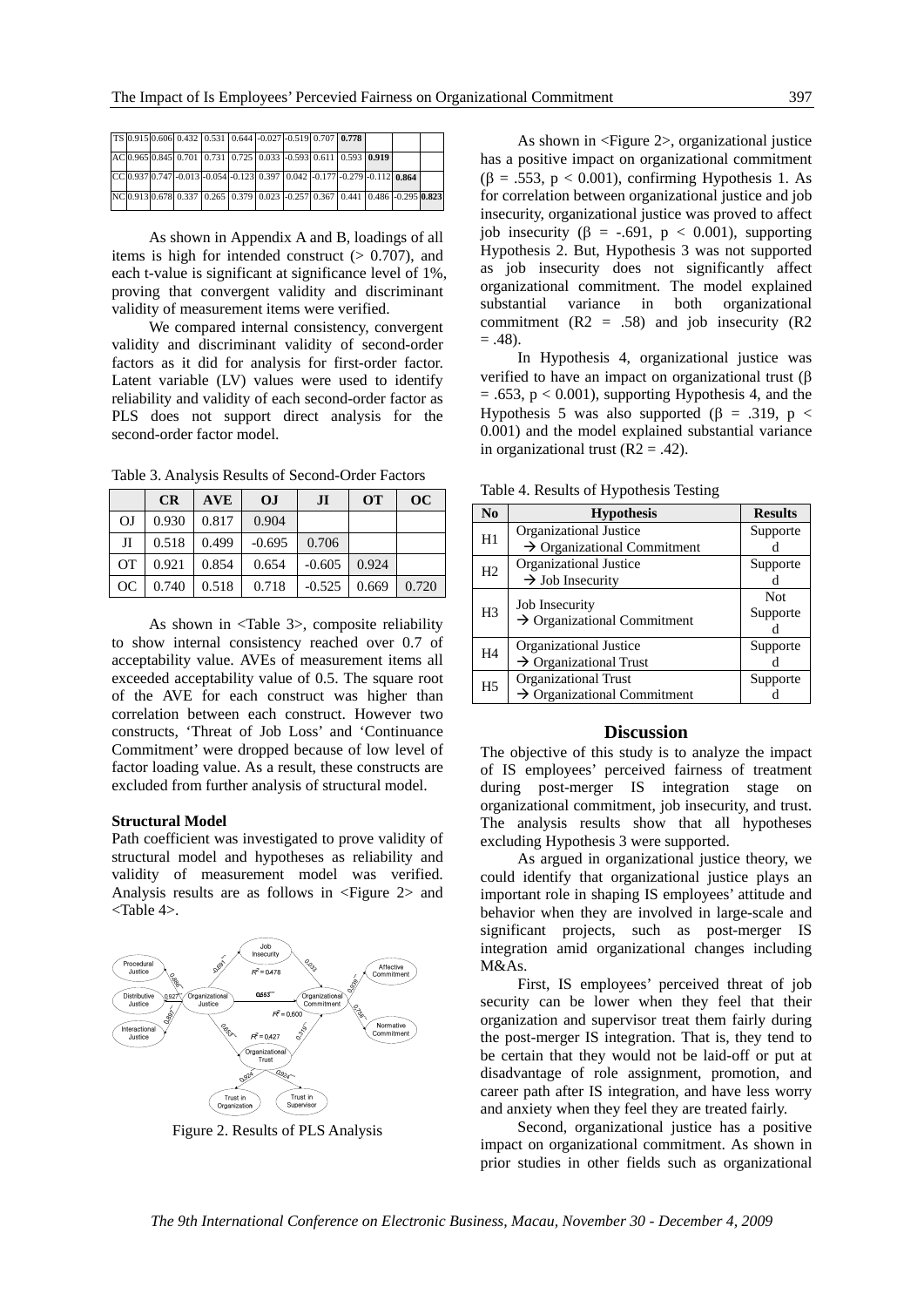behavior and psychology, IS employees also tend to have more willingness to devote themselves to their organization, subsequently contributing to success of IS integration project, when they are fairly treated.

Third, organizational justice helps IS employees trust in organization and supervisor to increase. As proven in many previous studies, we could find that trust contributes to drawing voluntary participation from employees by playing a positive role in relations between individual and organization, and among individuals. Therefore, increase in perceived fairness of treatment felt by IS employees towards their organization and supervisor contributes to increased voluntary participation in their IS integration by shaping mutual trust. As shown in the analysis result, trust shaped in IS integration project does have a positive impact on organizational commitment.

However, the study shows that job insecurity does not significantly undermine organizational commitment, which can be interpreted in the same line with studies of Greenhalgh and Rosenblatt [53] and Jordan et al. [34], in which the impact of job insecurity on attitude creates conflicting results among employees. In some studies, researchers assumed and came up with hypotheses that job insecurity would have a negative impact on organizational commitment because it triggers propensity to leave and resistance to change, but the significant result between two variables were not found. That can be explained that job insecurity appropriately controlled, as argued by other researchers, has rather a positive impact on work effort. IS employees witnessed other colleagues in business departments being laid off upon announcement of M&A and they might also be cut out of their organization after completion of post-merger IS integration. Such high tension creates willingness for them to work harder [34].

#### **Conclusion**

The purpose of this study is to identify what impact the perceived fairness of treatment felt by employees has on their individual attitude when they are faced with rapid organizational change such as M&As. To do this, this study tested the impact of organizational justice on organizational commitment, job insecurity, and organizational trust of IS employees during post-merger IS integration.

We can identify their perceived fairness does have a significant impact on their attitude towards IS integration, as argued in organizational justice theory. That is, organizational justice affects organizational commitment, job insecurity and organizational commitment, and organizational trust also has a positive impact on organizational commitment. However, unlike the result of previous studies, we couldn't find the significant relationship between job

insecurity and organizational commitment.

This study is expected to provide some implications from the academic perspectives. First, this study is expected to contribute to facilitation of the related studies about post-merger IS integration by empirically verifying the impact of fairness empirically based on organizational justice theory. Second, most of previous studies on IS integration were usually about IS itself (in terms of infrastructure), and studies on integration of employees at IS department themselves, a key player of IS integration are barely found. However, this study focused on human resource management perspective of IS employees and examined the attitude of IS employees during post-merger IS integration stage. Thus, we expect this study can provide a guideline for a successful integration of IS human resources. Lastly, from the comprehensive review of related studies in other disciplines, we divided each construct into sub-domains and could enhance nomological validity of phenomenon related to IS integration.

From the practitioners' perspective, this study is expected to provide following implications. First, most of post-merger IS integration underestimated integration of human resource, and they were usually conducted with their focus only on the integration of technology itself. However, we expect this study will provide companies that are integrating their ISs or plan M&As with some guidelines by showing the importance of human resource management. Second, the results of this study can give some implications to IS managers who is in charge of IS integration. That is, If they want to successfully complete IS integration project, they should give more attention to IS employees' perceived fairness of treatment during post-merger IS integration.

In the meantime, this study has some limitations together. First, for the analysis we used the survey data from IS employees who already completed post-merger IS integration and survived from layoff. This can cause some bias because they already survived and could be less threatened about job insecurity. Second, generalization of the result of this study has limitation as the study came up with conclusion using data extracted from IS employees only in the field of securities industry in Korea. Third, we performed cross-sectional study to test our research model, but variables used in this study and their impacts can be changed according to M&A stage.

Therefore, for future research, companies currently involved in IS integration need to be included, and variables and degree of their impact need to be analyzed as well for each M&A stage ranging from pre-merger to post-merger. Furthermore, research model and hypotheses suggested in this study need to be tested for IS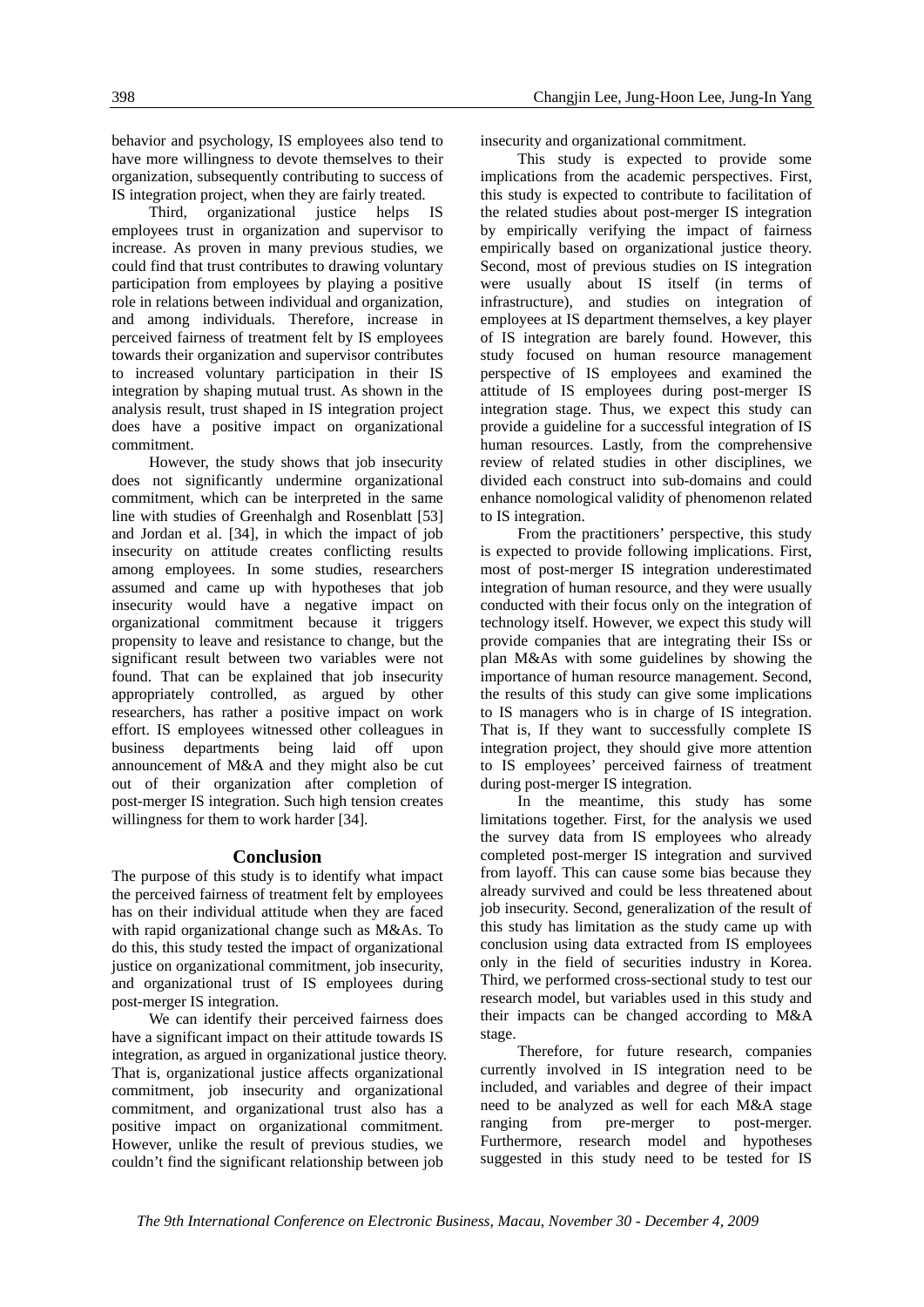employees in other industries and countries for generalization of the research findings.

#### **References**

- [1] Thomson, Mergers & Acquisitions Review (Fourth Quarter 2008), Thomson Reuters, 2009 (http://banker.thomsonib.com; visited June 6, 2009)
- [2] King, D. R., Dalton, D. R., Daily, C. M. and Covin, J. G. "Meta-Analyses of Post-Acquisition Performance: Indications of Unidentified Moderators," *Strategic Management Journal*, 25 (2), 2004, pp.187-200.
- [3] Ellis, K. M., Reus, T. H. and Lamont, B. T. "The Effects of Procedural and Informational Justice in the Integration of Related Acquisitions," *Strategic Management Journal*, 30, 2009, pp.137-161.
- [4] Birkinshaw, J., Bresman, H. and Hakanson, L. "Managing the Post-Acquisition Integration Process: How the Human Integration and Task Integration Processes Interact to Foster Value Creation," *Journal of Management Studies*, 37 (3), 2000, pp.32.
- [5] Epstein, M. J. "The Drivers of Success in Post-Merger Integration," *Organizational Dynamics*, 33 (2), 2004, pp.174-189.
- [6] Jemison, D. B. and Sitkin, S. B. "Corporate acquisitions: A process perspective," *Academy of Management Review*, 11 (1), 1986, pp.145-163.
- [7] Larsson, R. and Lubatkin, M. "Achieving Acculturation in Mergers and Acquisitions: An International Case Survey," *Human Relations*, 54 (12), 2001, pp.1573-1607.
- [8] Nahavandi, A. and Malekzadeh, A. R. "Acculturation in Mergers and Acquisitions," *Academy of Management Review*, 13 (1), 1988, pp.79-90.
- [9] Giacomazzi, F., Panella, C., Pernici, B. and Sansoni, M. "Information Systems Integration in Mergers and Acquisitions: A Normative Model," *Information & Management*, 32 (6), 1997, pp.289-302.
- [10] McKiernan, P. and Merali, Y. "Integrating Information Systems after a Merger," *Long Range Planning*, 28 (4), 1995, pp.4-62.
- [11] Robbins, S. S. and Stylianou, A. C. "Post-Merger Systems Integration: the Impact on IS Capabilities," *Information & Management*, 36 (4), 1999, pp.205-212.
- [12] Stylianou, A. C., Jeffries, C. J. and Robbins, S. S. "Corporate Mergers and the Problems of IS Integration," *Information & Management*, 31 (4), 1996, pp.203-213.
- [13] Alaranta, M. and Henningsson, S. *Shaping the Post-Merger Information Systems Integration*

*Strategy*. in *40th Annual Hawaii International Conference on System Sciences 2007 (HICSS 2007)*, Hawaii, 2007, pp. 237b-237b.

- [14] Merali, Y. and McKiernan, P. "The Strategic Positioning of Information Systems in Post-Acquisition Management," *Journal of Strategic Information Systems*, 2 (2), 1993, pp.105-124.
- [15] Seo, M. G. and Hill, N. S. "Understanding the Human Side of Merger and Acquisition: An Integrative Framework," *Journal of Applied Behavioral Science*, 41 (4), 2005, pp.422-443.
- [16] Adams, J. S. "Toward an Understanding of Inequity," *Journal of Abnormal and Social Psychology*, 67 (5), 1963, pp.422-436.
- [17] Adams, J. S. "Inequity in Social Exchange," *Advances in Experimental Social Psychology*, 2, 1965, pp.267-299.
- [18] Greenberg, J. "A Taxonomy of Organizational Justice Theories," *Academy of Management Review*, 1987, pp.9-22.
- [19] Greenberg, J. "Organizational Justice: Yesterday, Today, and Tomorrow," *Journal of Management*, 16 (2), 1990, pp.399-432.
- [20] Kreitner, R. and Kinicki, A. *Organisational Behaviour*, 8th, McGraw-Hill, 2008.
- [21] Moorman, R. H. "Relationship Between Organizational Justice and Organizational Citizenship Behaviors: Do Fairness Perceptions Influence Employee Citizenship?," *Journal of applied psychology*, 76 (6), 1991, pp.845-855.
- [22] Lind, E. A. and Tyler, T. R. *The Social Psychology of Procedural Justice*, Plenum Pub Corp, 1988.
- [23] Thibaut, J. W. and Walker, L. *Procedural Justice: A Psychological Analysis*, Lawrence Erlbaum Associates, Hillsdale, NJ, 1975.
- [24] Leventhal, G. S. "What Should Be Done with Equity Theory? New Approaches to the Study of Fairness in Social Relationships," in Gergen, K. J., Greenberg, M. S. and Willis, R. H. (eds.), *Social Exchange: Advances in Theory and Research*, Plenum, NY, 1980, pp. 27-55.
- [25] Cohen-Charash, Y. and Spector, P. E. "The Role of Justice in Organizations: A Meta-Analysis," *Organizational Behavior and Human Decision Processes*, 86 (2), 2001, pp.278-321.
- [26] Colquitt, J. A. "On the Dimensionality of Organizational Justice: A Construct Validation of a Measure," *Journal of applied psychology*, 86 (3), 2001, pp.386-400.
- [27] Bies, R. J. and Moag, J. S. "Interactional Justice: Communication Criteria of Fairness," *Research on Negotiations in Organizations: A Biannual Research Series*, 1, 1986, pp.43-55.
- [28] Tyler, T. R. and Bies, R. J. "Beyond Formal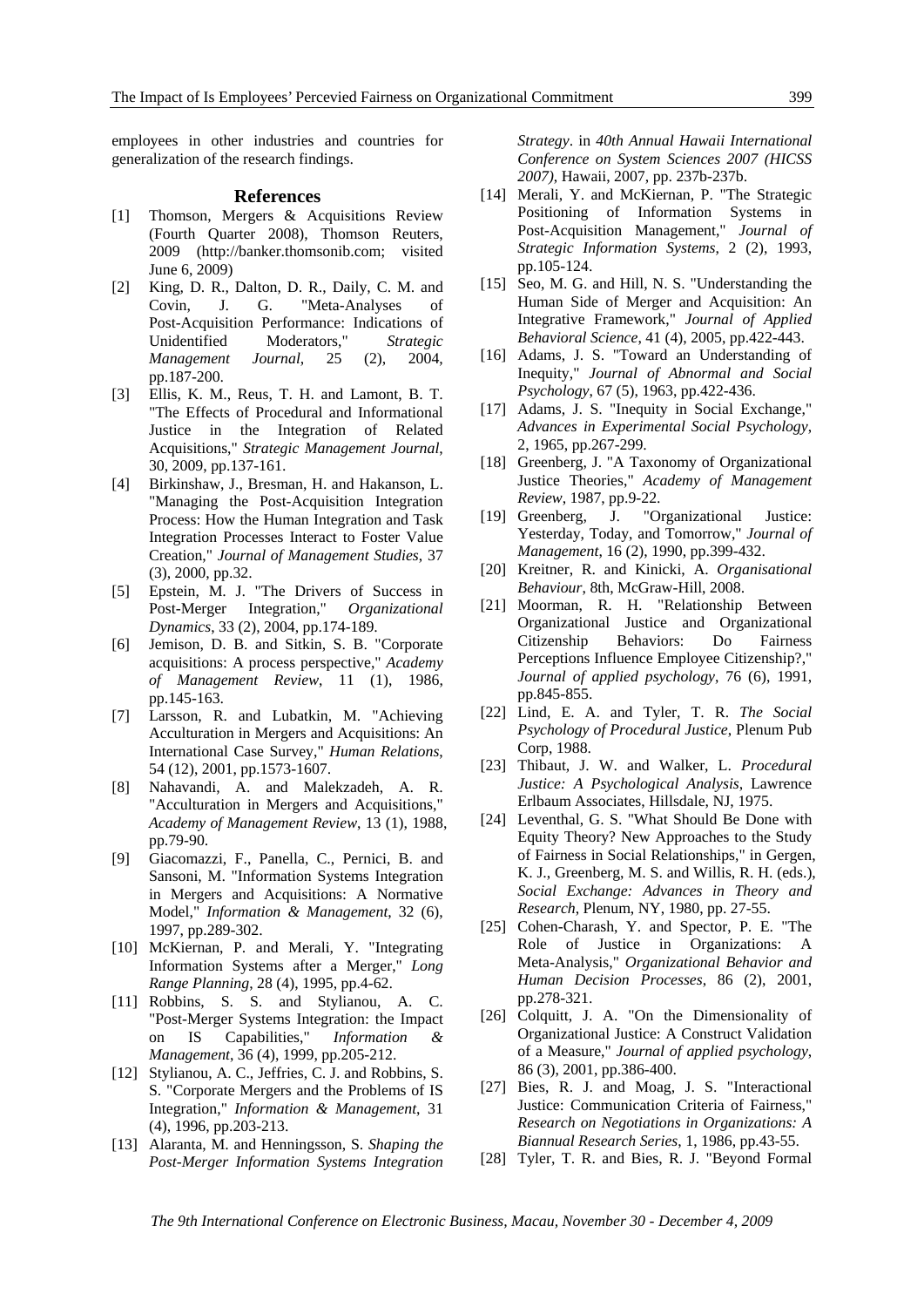Procedures: The Interpersonal Context of Procedural Justice," in (eds.), *Applied social psychology and organizational settings*, Lawrence Erlbaum and Associates, Hillsdale, NJ, 1990, pp. 77-98.

- [29] Colquitt, J. A., Conlon, D. E., Wesson, M. J. and Porter, C. "Justice at the Millennium: A Meta-Analytic Review of 25 Years of Organizational Justice Research," *Journal of applied psychology*, 86 (3), 2001, pp.425-445.
- [30] Aquino, K. "Relationships among Pay Inequity, Perceptions of Procedural Justice, and Organizational Citizenship," *Employee Responsibilities and Rights Journal*, 8 (1), 1995, pp.21-33.
- [31] Bies, R. J. and Shapiro, D. L. "Interactional Fairness Judgments: The Influence of Causal Accounts," *Social Justice Research*, 1 (2), 1987, pp.199-218.
- [32] Henningsson, S. *How IS Integration Relates to Mergers & Acquisitions as a Tool for Corporate Strategy*. in *13th Asia Pacific Management Conference*, Melbourne, Australia, 2007, pp. 287-295.
- [33] Feldman, D. C. "Managing part-time and temporary employment relationships: Individual needs and organizational demands," in London, M. (eds.), *Employees, Careers and Job Creation: Developing Growth-Oriented Human Resource Strategies and Programs*, Jossey-Bass, San Francisco, 1995, pp. 121-141.
- [34] Jordan, P. J., Ashkanasy, N. M. and Hartel, C. E. J. "Emotional Intelligence as a Moderator of Emotional and Behavioral Reactions to Job Insecurity," *The Academy of Management Review*, 27 (3), 2002, pp.361-372.
- [35] Ito, J. K. and Brotheridge, C. M. "Exploring the Predictors and Consequences of Job Insecurity's Components," Journal of Insecurity's Components," *Journal of Managerial Psychology*, 22 (1), 2007, pp.40-64.
- [36] Thornhill, A. and Saunders, M. N. K. "The Meanings, Consequences and Implications of the Management of Downsizing and Redundancy: A Review," *Personnel Review*, 27 (4), 1998, pp.271-295.
- [37] Brockner, J., Grover, S., Reed, T. F. and Dewitt, R. L. "Layoffs, Job Insecurity, and Survivors' Work Effort: Evidence of an Inverted-U Relationship," *Academy of Management Journal*, 35 (2), 1992, pp.413-425.
- [38] Ashford, S. J., Lee, C. and Bobko, P. "Content, Causes, and Consequences of Job Insecurity: A Theory-Based Measure and Substantive Test," *Academy of Management Journal*, 32 (4), 1989, pp.803-829.
- [39] Catalano, R., Rook, K. and Dooley, D. "Labor Markets and Help-Seeking: A Test of the Employment Security Hypothesis," *Journal of Health and Social Behavior*, 27 (3), 1986, pp.277-287.
- [40] Hartley, J., Jacobson, D., Klandermans, B. and van Vuuren, T. *Job Insecurity: Coping with jobs at Risk*, Sage, London, 1991.
- [41] O'Driscoll, M. P. and Cooper, C. L. "Sources and Management of Excessive Job Stress and Burnout," in Warr, P. B. (eds.), *Psychology at work*, Penguin, Hammondsworth, UK, 1996, pp. 188-223.
- [42] Kuhnert, K., Sims, R. and Lahey, M. "The Relationship between Job Security and Employee Health," *Group & Organization Management*, 14 (4), 1989, pp.399.
- [43] Davy, J. A., Kinicki, A. J. and Scheck, C. L. "A Test of Job Security's Direct and Mediated Effects on Withdrawal Cognitions," *Journal of organizational behavior*, 18 (4), 1997, pp.323-349.
- [44] Büssing, A. "Trust and its relations to commitment and involvement in work and organisations," *South African Journal of Industrial Psychology*, 28 (4), 2002, pp.36-42.
- [45] Luhmann, N. *Trust and Power*, Wiley, Chichester, 1979.
- [46] Nyhan, R. C. "Changing the Paradigm: Trust and its Role in Public Sector Organizations," *The American Review of Public Administration*, 30 (1), 2000, pp.87.
- [47] Tan, H. H. and Tan, C. S. "Toward the Differentiation of Trust in Supervisor and Trust in Organization," *Genetic, Social, and General Psychology Monographs*, 126 (2), 2000, pp.241.
- [48] Dirks, K. and Ferrin, D. "The Role of Trust in Organizational Settings," *Organization Science*, 12 (4), 2001, pp.450-467.
- [49] Aryee, S., Budhwar, P. S. and Chen, Z. X. "Trust as a Mediator of the Relationship between Organizational Justice and Work Outcomes: Test of a Social Exchange Model," *Journal of organizational behavior*, 23 (3), 2002, pp.267-285.
- [50] Colquitt, J., Scott, B. and LePine, J. "Trust, Trustworthiness, and Trust Propensity: A Meta-Analytic Test of Their Unique Relationships with Risk Taking and Job Performance," *Journal of applied psychology*, 92 (4), 2007, pp.909-926.
- [51] Pillai, R., Schriesheim, C. A. and Williams, E. S. "Fairness Perceptions and Trust as Mediators for Transformational and Transactional Leadership: A Two-Sample Study," *Journal of Management*, 25 (6), 1999, pp.897.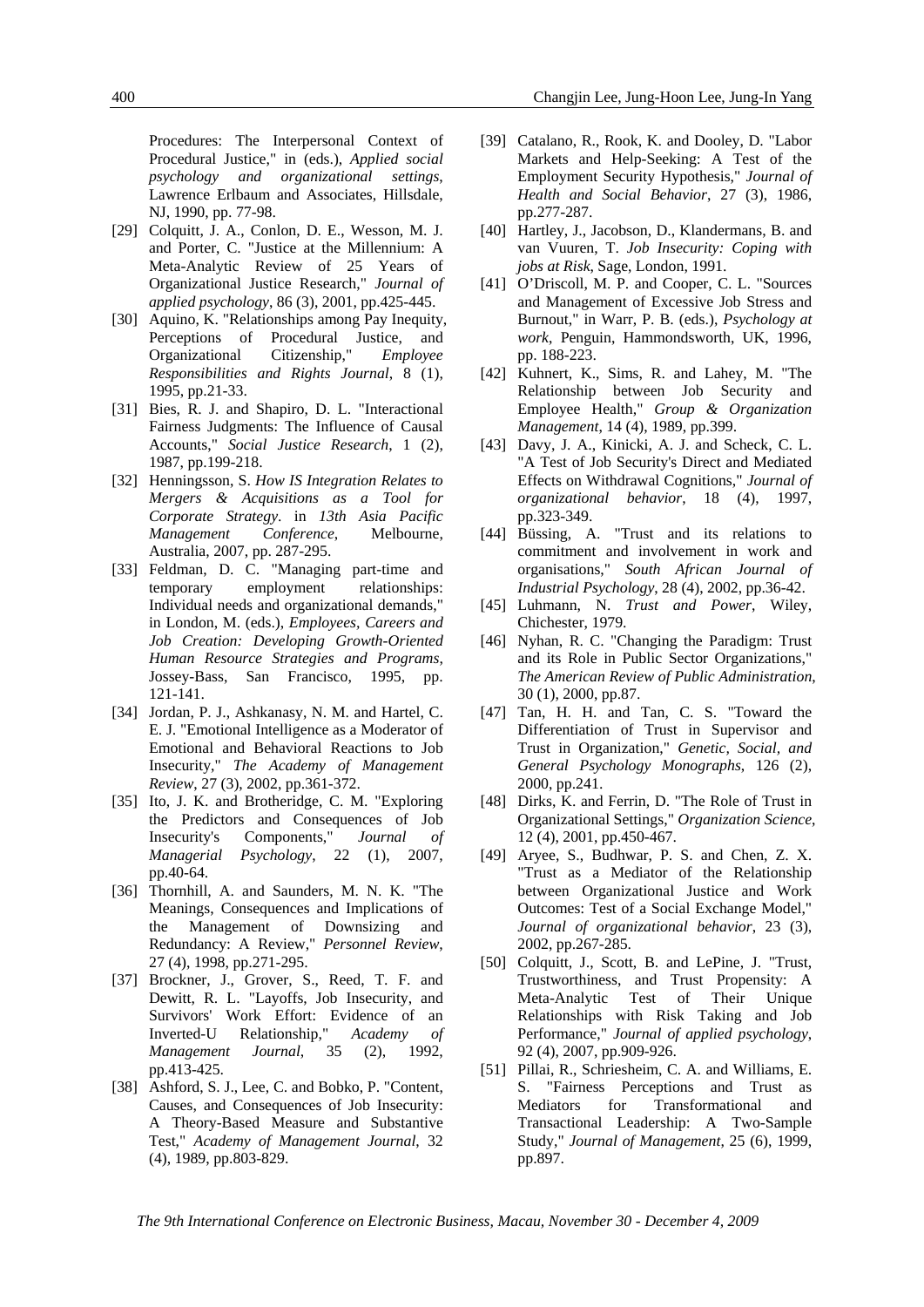- [52] Liou, K. "Understanding Employee
- Commitment in the Public Organization: A Study of the Juvenile Detention Center," *International Journal of Public Administration*, 18 (8), 1995, pp.1269-1295.
- [53] Greenhalgh, L. and Rosenblatt, Z. "Job Insecurity: Toward Conceptual Clarity," *The Academy of Management Review*, 9 (3), 1984, pp.438-448.
- [54] Hellgren, J., Sverke M., and Isaksson, K. "A Two-Dimensional Approach to Job Insecurity: Consequences for Employee Attitudes and Well-Being," *European Journal of Work and Organizational Psychology*, 8(2), 1999, pp. 179-195.
- [55] Gabarro, J. and Athos, J. *Interpersonal Relations and Communications,* Englewood Cliffs, NJ: Prentice-Hall, 1976.
- [56] Meyer, J. and Allen, N. "A Three-Component Conceptualization of Organizational Commitment," *Human Resource Management Review,* 1(1), 1991, pp. 61-89.
- [57] Meyer, J., Allen, N. and Smith, C. "Commitment to Organizations and Occupations: Extension and Test of a Three-Component Conceptualization," Journal of Applied Psychology, 78(4), 1993, pp. 538-538.
- [58] Lee, K., Allen, N. J., Meyer, J. P. "The Three-Component Model of Organisational

Commitment: An Application to South Korea," *Applied Psychology: An International Review,* 50(4), 2001, pp. 596-614.

- [59] Chin, W. and Frye, T. "PLS Graph-Version 3.0," *Soft Modeling Inc., McLean, VA*, 1998
- [60] Chin, W. "The Partial Least Squares Approach to Structural Equation Modeling," in Marcoulides (eds.), *Modern methods for business research*, Lawrence Erlbaum Associates, Mahwah, NJ, 1998, pp. 295-336.
- [61] Falk, R. and Miller, N. *A Primer for Soft Modeling*, The University of Akron Press, Akron, OH, 1992.
- [62] Fornell, C. and Bookstein, F. "Two Structural Equation Models: LISREL and PLS Applied to Consumer Exit-Voice Theory," *Journal of marketing research*, 19 (4), 1982, pp.440-452.
- [63] Wetzels, M., Odekerken-Schroder, G. and van Oppen, C. "Using PLS Path Modeling for Assessing Hierarchical Construct Models: Guidelines and Empirical Illustration," *MIS Quarterly*, 33 (1), 2009, pp.177-195.
- [64] Chin, W., Marcolin, B. and Newsted, P. "A Partial Least Squares Latent Variable Modeling Approach for Measuring Interaction Effects: Results from a Monte Carlo Simulation Study and an Electronic-Mail Emotion/Adoption Study," *Information Systems Research*, 14 (2), 2003, pp.189-217

| <b>Construct</b>                    |                  |       | <b>Items Weight Loading</b> | <b>Standard</b><br><b>Error</b> | t-value |
|-------------------------------------|------------------|-------|-----------------------------|---------------------------------|---------|
|                                     | DJ1              | 0.209 | 0.917                       | 0.019                           | 49.674  |
|                                     | D <sub>J</sub> 2 | 0.209 | 0.919                       | 0.022                           | 42.827  |
| <b>Distributive Justice</b>         | DJ3              | 0.219 | 0.960                       | 0.008                           | 124.387 |
|                                     | D <sub>J</sub> 4 | 0.218 | 0.958                       | 0.010                           | 92.953  |
|                                     | DJ <sub>5</sub>  | 0.212 | 0.932                       | 0.014                           | 64.845  |
|                                     | PJ1              | 0.153 | 0.882                       | 0.035                           | 25.355  |
|                                     | P <sub>J2</sub>  | 0.162 | 0.932                       | 0.015                           | 63.483  |
|                                     | PJ3              | 0.157 | 0.904                       | 0.020                           | 45.366  |
| <b>Procedural Justice</b>           | PJ4              | 0.154 | 0.891                       | 0.025                           | 35.800  |
|                                     | PJ5              | 0.158 | 0.914                       | 0.020                           | 45.043  |
|                                     | <b>PJ6</b>       | 0.158 | 0.912                       | 0.030                           | 30.619  |
|                                     | P <sub>J7</sub>  | 0.160 | 0.921                       | 0.026                           | 34.919  |
|                                     | IJI              | 0.187 | 0.898                       | 0.023                           | 39.341  |
|                                     | I <sub>J2</sub>  | 0.175 | 0.840                       | 0.037                           | 22.977  |
| <b>Interactional Justice</b>        | I <sub>J3</sub>  | 0.192 | 0.918                       | 0.014                           | 68.193  |
|                                     | I <sub>J</sub> 4 | 0.187 | 0.895                       | 0.019                           | 46.503  |
|                                     | I <sub>J5</sub>  | 0.187 | 0.898                       | 0.030                           | 30.155  |
|                                     | IJ6              | 0.190 | 0.910                       | 0.018                           | 51.100  |
| <b>Perceived Threat of Job Loss</b> | JS1              | 0.349 | 0.899                       | 0.027                           | 33.398  |

**Appendix A: Weights and Loadings of the Measures**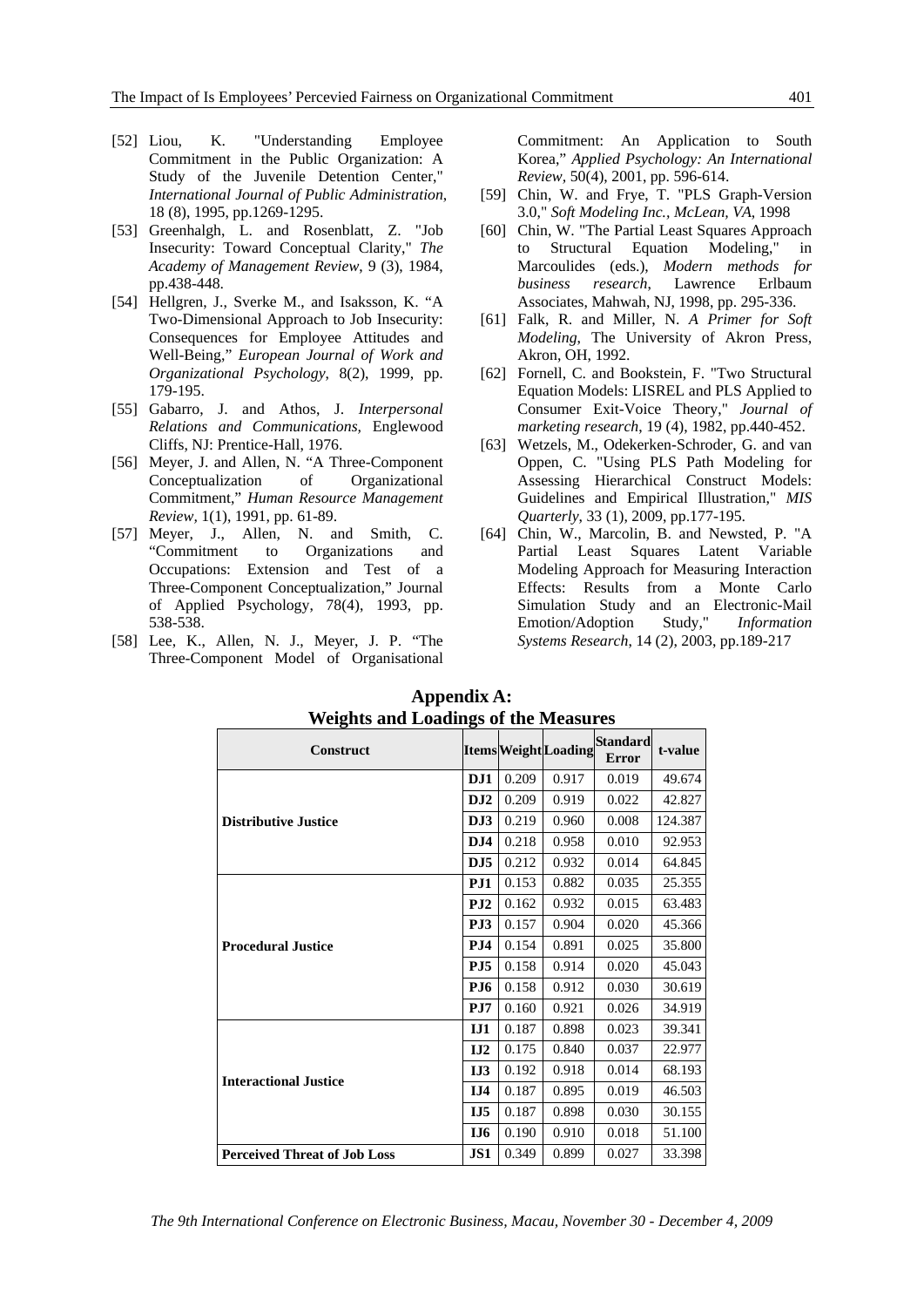|                                              | JS2             | 0.371 | 0.955 | 0.013 | 74.617 |
|----------------------------------------------|-----------------|-------|-------|-------|--------|
|                                              | JS3             | 0.359 | 0.926 | 0.015 | 60.379 |
|                                              | JC1             | 0.290 | 0.859 | 0.030 | 28.865 |
|                                              | JC2             | 0.307 | 0.910 | 0.020 | 45.443 |
| <b>Perceived Threat of Valued Job Change</b> |                 | 0.292 | 0.863 | 0.028 | 30.905 |
|                                              | JC4             | 0.272 | 0.807 | 0.058 | 13.988 |
|                                              | TO1             | 0.181 | 0.783 | 0.061 | 12.923 |
|                                              | TO <sub>2</sub> | 0.191 | 0.826 | 0.031 | 26.456 |
|                                              | TO <sub>3</sub> | 0.193 | 0.832 | 0.039 | 21.479 |
| <b>Trust in Organization</b>                 | TO <sub>4</sub> | 0.195 | 0.841 | 0.026 | 31.818 |
|                                              | TO <sub>5</sub> | 0.167 | 0.721 | 0.074 | 9.753  |
|                                              | TO <sub>6</sub> | 0.165 | 0.711 | 0.063 | 11.284 |
|                                              | TO7             | 0.180 | 0.777 | 0.041 | 18.985 |

| <b>Construct</b>              |                 |       | <b>ItemsWeightLoading</b> | <b>Standard</b><br><b>Error</b> | t-value |
|-------------------------------|-----------------|-------|---------------------------|---------------------------------|---------|
|                               | TS1             | 0.180 | 0.765                     | 0.054                           | 14.300  |
|                               | TS <sub>2</sub> | 0.194 | 0.823                     | 0.035                           | 23.251  |
|                               | TS3             | 0.190 | 0.804                     | 0.052                           | 15.437  |
| <b>Trust in Supervisor</b>    | TS4             | 0.191 | 0.809                     | 0.059                           | 13.706  |
|                               | TS <sub>5</sub> | 0.170 | 0.722                     | 0.068                           | 10.567  |
|                               | TS6             | 0.186 | 0.790                     | 0.052                           | 15.313  |
|                               | TS7             | 0.172 | 0.729                     | 0.051                           | 14.260  |
|                               | AC1             | 0.212 | 0.896                     | 0.015                           | 61.584  |
|                               | AC2             | 0.223 | 0.940                     | 0.011                           | 86.128  |
| <b>Affective Commitment</b>   | AC3             | 0.226 | 0.956                     | 0.008                           | 123.930 |
|                               | AC4             | 0.217 | 0.916                     | 0.016                           | 57.316  |
|                               | AC5             | 0.210 | 0.887                     | 0.026                           | 33.993  |
|                               | CC1             | 0.227 | 0.849                     | 0.028                           | 30.855  |
|                               | CC2             | 0.240 | 0.896                     | 0.022                           | 41.134  |
| <b>Continuance Commitment</b> | CC3             | 0.229 | 0.854                     | 0.030                           | 28.432  |
|                               | CC4             | 0.221 | 0.827                     | 0.045                           | 18.491  |
|                               | CC5             | 0.239 | 0.894                     | 0.021                           | 41.955  |
|                               | NC1             | 0.246 | 0.833                     | 0.035                           | 23.986  |
|                               | NC2             | 0.242 | 0.819                     | 0.034                           | 24.217  |
| <b>Normative Commitment</b>   | NC3             | 0.239 | 0.811                     | 0.037                           | 21.732  |
|                               | NC4             | 0.240 | 0.813                     | 0.035                           | 22.988  |
|                               | NC <sub>5</sub> | 0.248 | 0.840                     | 0.031                           | 27.157  |

# **Appendix B: Results of Confirmatory Factor Analysis**

|                  | DJ   | PJ   | IJ   | <b>JS</b> | $_{\rm JC}$ | T <sub>O</sub> | <b>TS</b> | AC   | $_{\rm CC}$ | NC   |
|------------------|------|------|------|-----------|-------------|----------------|-----------|------|-------------|------|
| DJ1              | .917 | .710 | .574 | .029      | $-.580$     | .466           | .352      | .652 | $-.025$     | .319 |
| DJ2              | .919 | .693 | .600 | .084      | $-.557$     | .406           | .360      | .637 | $-.059$     | .338 |
| DJ3              | .960 | .704 | .618 | .077      | $-.611$     | .415           | .381      | .658 | .027        | .341 |
| D <sub>J</sub> 4 | .958 | .743 | .638 | .019      | $-.641$     | .485           | .489      | .667 | $-.020$     | .321 |
| DJ5              | .932 | .729 | .639 | $-.044$   | $-.619$     | .470           | .440      | .672 | .013        | .260 |
| PJ1              | .648 | .882 | .642 | .024      | $-.499$     | .482           | .466      | .658 | $-.067$     | .291 |
| PJ2              | .743 | .932 | .729 | .116      | $-.586$     | .506           | .460      | .711 | $-.018$     | .299 |

*The 9th International Conference on Electronic Business, Macau, November 30 - December 4, 2009*